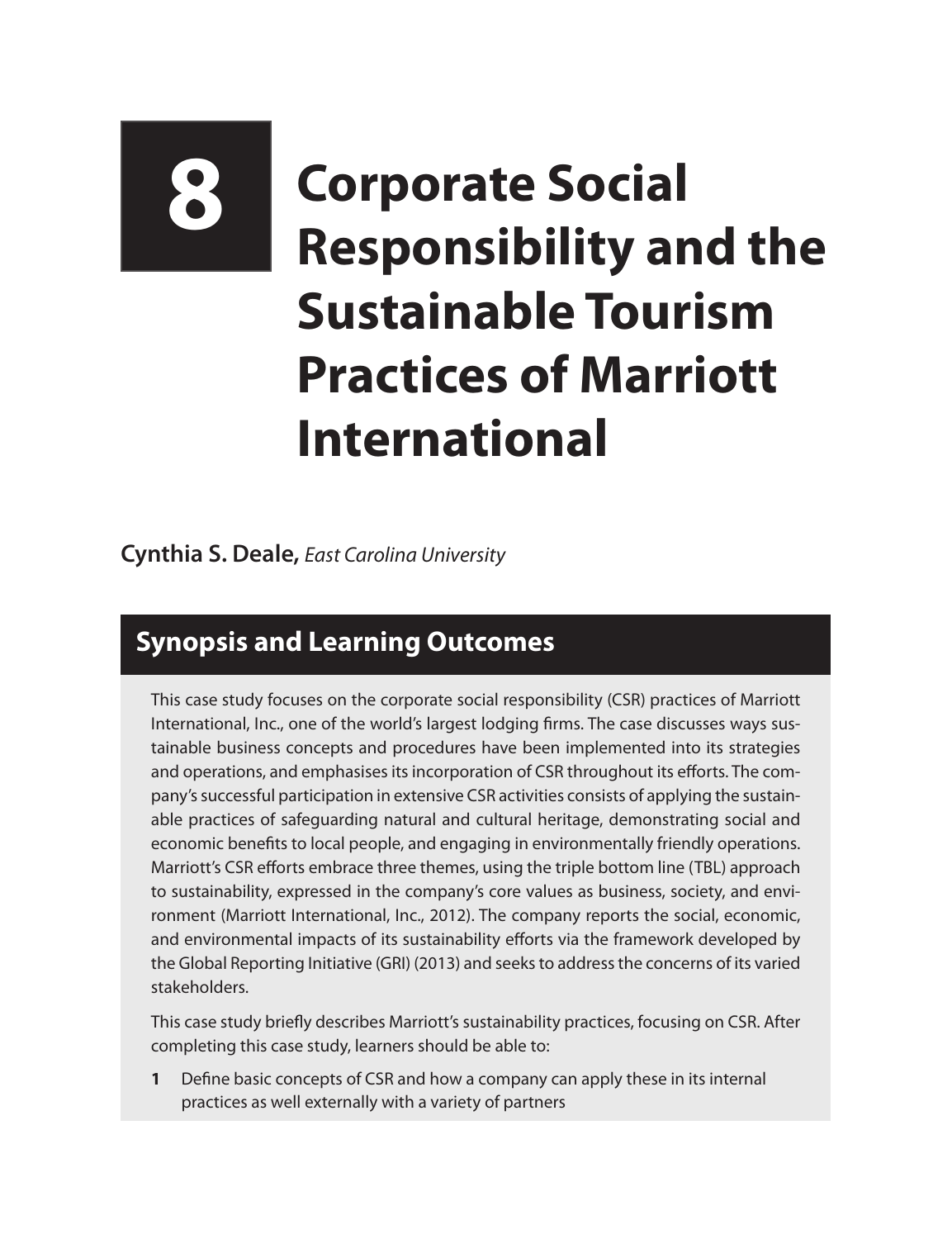- **2** Describe the TBL approach to sustainability in lodging operations in terms of the interconnections between the economy, the natural environment, and the social and cultural realm, and specifically CSR.
- **3** Explain best practices for CSR that can be implemented in lodging operations.
- **4** Identify opportunities and challenges and the give and take involved in balancing the TBL approach to practicing sustainability in lodging operations, particularly while embracing CSR throughout an operation.
- **5** Suggest additional sustainability practices that would be useful and desirable in the future in lodging operations.

## **Background**

#### **The Company**

Marriott International, Inc. began in 1927 in the United States (U.S.), when J. Willard Marriott and his wife opened a small root beer stand, later called the Hot Shoppe, in Washington, DC. In 1939, the Marriotts acquired their first foodservice management contract with the U.S. Treasury, growing their business and Hot Shoppes, Inc. In 1957, they opened their first hotel in Virginia (Marriott International, Inc., 2012a). The corporate name of Hot Shoppes, Inc. was changed to the Marriott Corporation in 1967 and the business expanded into airline food service, food production, and lodging. In 1969, Marriott opened a hotel in Mexico, its first property outside of the U.S. In 1972, J.W. Marriott, Jr. was named Chief Executive Officer (CEO) and in 1975, the company opened its first European hotel, in Amsterdam. Marriott opened its 100<sup>th</sup> hotel in Hawaii in 1981, began the Courtyard concept in 1983, and entered the vacation time-share and senior-living segments of the industry in 1984 (Marriott, 1997). Marriott International, Inc. continues to expand and flourish, with over 3,700 lodging properties in 74 countries (Marriott News Center, 2013).

As of 2013, the company operates and franchises hotels under 18 brands; these include Marriott Hotels & Resorts, The Ritz-Carlton, JW Marriott, Bulgari, EDITION, Renaissance, Gaylord Hotels, Autograph Collection, AC Hotels by Marriott, Courtyard, Fairfield Inn & Suites, SpringHill Suites, Residence Inn, TownePlace Suites, Marriott Executive Apartments, Marriott Vacation Club, Grand Residences by Marriott, and The Ritz-Carlton Destination Club (Marriott News Center, 2013). To staff these properties, it employs more than 300,000 people around the world, at its headquarters or in managed and franchised properties. The company reported sales from continuing operations of \$12 billion for the fiscal year 2011 (Marriott News Center, 2013).